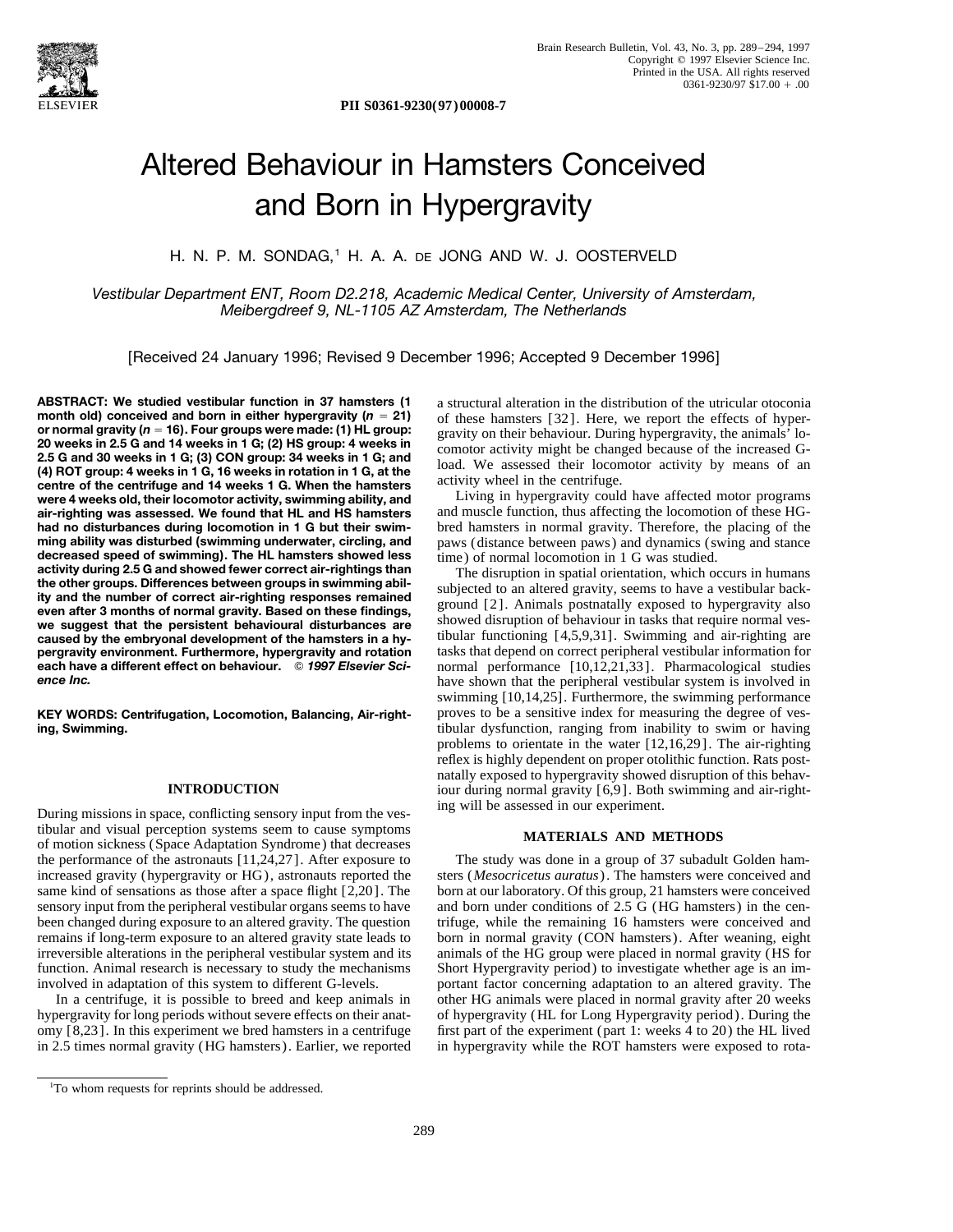tion. In the second part (part 2: weeks 21 to 34), all groups lived in normal gravity.

Animals were distributed into four groups: (a) HG hamsters living in 2.5 G for 20 weeks and 14 weeks in 1 G (HL group, *n*  $= 13$ ). (b) HG hamsters living in 2.5 G for 4 weeks and 30 weeks in 1 G (HS group,  $n = 8$ ). (c) CON hamsters living in 1 G for 34 weeks (CON group,  $n = 9$ ). (d) CON hamsters living in 1 G for 4 weeks, then in rotation (1 G, 34.3 rpm) for 16 weeks and 14 weeks months 1 G (ROT group,  $n = 7$ ).

The hamsters of all four groups were 4 weeks old with a mean weight of 32.5 g for the HS and HL hamsters and 41.8 g for the CON and ROT hamsters at the start of the experiment. They lived in acrylate boxes ( $22 \times 37$  cm; three or four animals per box), inside the centrifuge-gondola (HL group), in the centre of the centrifuge (ROT group), or in similar housings under normal gravity (CON and HS hamsters). Food and water were available ad lib and the day–night cycle was reversed (lights on 1900– 0700 h) to study their behaviour during their activity period. During a centrifuge stop of 30 min, the hamsters were tested in a laboratory room with dimmed lights.

After testing for 30 weeks (age of animals  $=$  34 weeks), the hamsters were killed for histological and morphological examination of the otoconia. Our findings on these were presented elsewhere [32]. The body weight was measured twice a week. The experiments were performed following the Principles of Laboratory Animal Care (NIH publication No. 86-23, revised 1985) and with the recommendations provided in a special licence as required by the Dutch Law on the Use of Animals in Scientific Research.

The animal centrifuge consisted of a centrally placed 3.5. kW DC motor drive and two horizontally mounted arms (length  $=$ 115 cm) with aerated and darkened free-swinging gondolas (length: 110 cm, width: 45 cm, height: 80 cm, length arm  $+$ gondola: 194 cm). During centrifugation, the Z-vector was constantly directed towards the floor of the gondola. At a rotation speed of 34,3 rpm a 2.5 G-value was reached at the bottom of the boxes inside the gondola. A video camera was installed inside the gondola to allow animal observation. The ROT group was placed in a box located exactly on the rotation axis of the centrifuge. The centrifuge was stopped daily for animal care and testing.

### *Tasks*

### *Activity wheel*

To observe locomotor activity of HL hamsters during 2.5 G and of CON and HS hamsters during 1 G, an activity wheel was placed in one of the boxes. Each day, the locomotor activity of one hamster of the CON, HL, and HS groups was recorded by means of a bicycle computer (CC-MT200, Cateye, Osaka, Japan). The locomotor activity of the hamsters was measured by the average speed and the distance covered on the wheel in one day. The activity of each hamster was assessed once in 2 weeks. Because of limited space in the centre of the centrifuge this test was not assessed for the ROT hamsters.

### *Gait and Stride Task*

The front and hind paws of the hamsters were dipped in a tray containing film developer (Agfa). They had to walk in a small Plexiglas walkway (length 43 cm, width 9.5 cm) in which an undeveloped x-ray film (Curix) was laid. The film with the paw prints was dipped in rapid fix (Agfa) for 5 min, washed for 10 min, and dried. This method was earlier described by de Medicinali et al. [19]. For evaluation of gait and stride we used the

method of Hruska et al. [13]. We measured the distance between consecutive left hind paw prints (stride length) and the distance of the interposed right hind paw perpendicular to the line connecting the two consecutive left hind paws (stride width). Simultaneously, the dynamic aspects of the walking behaviour were recorded on tape (Panasonic, NV-FS90). We measured (intervals of 20 ms) the swing time (elevation and forward movement of the foot) and the stance time (placement of the foot upon the floor until the next swing) and calculated the percentage of swing time during one stride (swing time/(stance time  $+$  swing time)). This task was assessed once in 4 weeks.

# *Rail Task*

The rail (acrylate tube: length 100 cm, diameter 20 mm), placed 20 cm above ground level was fixed to standards. The tube was covered with tape to give the hamster a better grip. A platform was placed at the end of the rail where the hamster could collect sunflower seeds for 5 s. One training day preceded testing, in which the hamsters were trained to walk the full length of the rail. Once a week, each hamster had to cross the rail three times.

### *Swimming in a Lane*

We used the lane ( $140 \times 10$  cm, height of the walls 30 cm, water-depth 25 cm, water temperature approximately  $30^{\circ}$ C) to test swimming ability and speed. The hamsters had to swim to the end of the lane where they could climb an escape ladder. One extra day was used to train the hamsters for 5 min to swim to the ladder. On the testing days, the animals swam at maximum three trials in the lane and three in the water maze. The crossing time for the middle part of the lane (length 100 cm) was measured. These tests were assessed once a week.

*Orientation ability during swimming in a maze (140*  $\times$  *70 cm).* The shape of the maze was similar to our earlier experiments [30,31]. If the hamsters were capable of finding the ladder in the lane, their orientation ability in the maze was assessed. Here, they had to find the ladder at the opposite end of the maze. The crossing time was measured and the orientation strategy (swimming along the walls or straight through the centre of the basin) was scored.

*Air-righting reflex and resurfacing.* The hamsters were dropped from a supine position (height 80 cm) into a water basin. To avoid visual input, this test was performed under infrared light conditions (870 nm) in which hamsters are unable to use visual information [34]. The hamsters' behaviour was recorded on tape. Afterwards, we measured the number of correct air-righting responses (landing with feet parallel to the surface of the water) and the time needed to resurface after hitting the water during three trials. This task was assessed once in 4 weeks.

### *Statistics*

For the crossing time and the falling frequency in the rail test, the crossing times in the swimming tests, the number of correct air-righting responses and for the time needed to resurface the mean of the three trials per animal was calculated. Data of the activity wheel, the stride test, swimming and air-righting were statistically assessed with repeated analysis of variance (ANOVA). The rail test was analysed with repeated analysis of variance with weight as covariates (ANCOVA). Post hoc analysis was done with the Tukey's honestly significant difference test. We used the statistical software SPSS  $PC + 5.0$  for our analysis (significance:  $p < 0.05$ ).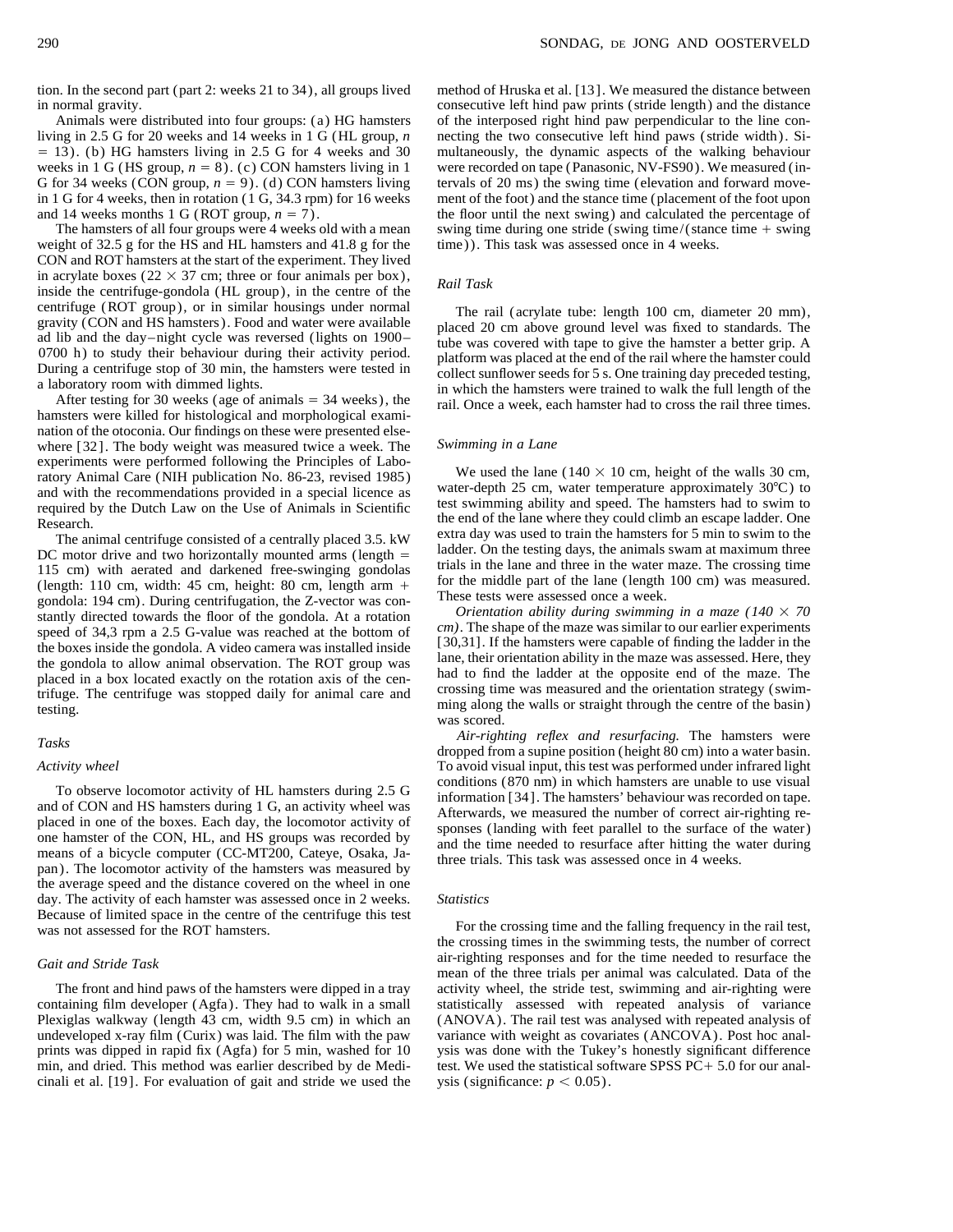### **RESULTS**

*Body Weight*

Repeated measurements showed group,  $F(3, 31) = 17.91$ , *p*  $\epsilon$  0.000, time, *F*(27, 744) = 985.59, *p*  $\epsilon$  0.000, and group  $\times$ time interaction effects,  $F(72, 744) = 12.82$ ,  $p < 0.000$ , during the first part of the experiment. Post hoc analysis revealed that all hamsters increased in weight but the HL and the HS groups weighed less than the CON and the ROT group ( $p < 0.01$ ). Group,  $F(3, 29) = 14.05$ ,  $p < 0.000$ , time,  $F(12, 348) = 37.65$ ,  $p < 0.000$ , and group  $\times$  time interaction effects,  $F(36, 348) =$ 4.05,  $p < 0.05$ , and post hoc analysis showed similar results for the second part of the experiment when all four groups were living in normal gravity (Fig. 1).

# *Activity Wheel*

During part 1, Repeated measurements revealed group, *F*(2,  $(27) = 76.97, p < 0.000$ , time,  $F(8, 216) = 33.58, p < 0.000$ , and group  $\times$  time interaction effects,  $F(16, 216) = 13.16$ ,  $p <$ 0.000, for average speed on the activity wheel and group,  $F(2, 1)$  $27$ ) = 71.97, *p* < 0.000, time, *F*(8, 216) = 22.86, *p* < 0.000, and group  $\times$  time interaction effects,  $F(16, 216) = 7.87$ ,  $p <$ 0.000, for the time spent on the wheel. Post hoc analysis ( $p <$ 0.01) revealed that the HL hamsters had a lower average speed and used the treadmill less often than HS and CON hamsters. The results stayed constant for the HL group, while speed and the time of using the treadmill decreased in the HS and CON groups. During the second part of the experiment all groups decreased their average speed on the wheel [time effect,  $F(5, 115)$ ]  $=$  3.88,  $p = 0.003$ ] and the time spent on the wheel [time effect,  $F(5, 115) = 2.70, p = 0.024;$  Fig. 2].

### *Gait and Stride Test*

During the first part of the experiment, repeated measurements and post hoc analysis revealed that stride length [time effect,  $F(5, 165) = 10.79$ ,  $p < 0.000$ , and group  $\times$  time interaction effect,  $F(15, 165) = 3.08$ ,  $p < 0.000$ ] increased in all groups, but faster in the ROT and CON groups than in the HL and HS groups. Stride width was larger for the ROT group [group effect,  $F(3, 30) = 11.96$ ,  $p < 0.000$ ] than for the other groups. Stride width increased for all groups during part 1 [time



FIG. 1. Body weight of the hamsters. CON = control hamsters,  $HL =$ hypergravity hamster (long period),  $HS = HG$  hamsters after weaning living in 1 G, and  $ROT = rotation$  hamster. The vertical line marks the transition from either rotation or hypergravity to normal gravity. Shown are means and standard deviations.



FIG. 2. Activity wheel: time spent on the wheel.  $CON = control$  hamsters,  $HL =$  hypergravity hamster (long period), and  $HS = HG$  hamsters after weaning living in 1 G. The vertical line marks the transition from either rotation or hypergravity to normal gravity. Shown are means and standard deviations.

effect,  $F(5, 165) = 27.69$ ,  $p < 0.000$ ]. In the second part, no differences were found in stride length. Stride width was the same for all groups at the end of the experiment  $\lceil \text{group} \times \text{time} \rceil$ interaction effect,  $F(9, 87) = 2.82$ ,  $p = 0.006$ ]. During part 1, no differences were found in the percent of stance or swing time between the groups. In the second part of the experiment, the ROT group showed larger stance times [group effect, *F*(3, 29)  $= 5.18$ ,  $p = 0.005$ , group  $\times$  time interaction effect,  $F(9, 87) =$ 4.08,  $p < 0.000$ ] than the other groups. Stance times increased for all groups [time effect,  $F(3, 87) = 2.97$ ,  $p = 0.036$ ] during this part of the experiment. The differences in stance time responses for the ROT group also affected the percent of swing time, (group effect  $F(3, 29) = 3.37, p = 0.032$ , time effect,  $F(3, 19) = 3.37, p = 0.032$ 87) = 2.89,  $p = 0.040$ , and group  $\times$  time interaction effect,  $F(9)$ ,  $(87) = 2.62, p = 0.010$ ].

# *Rail Task*

Three of 13 HL hamsters and 2 of 7 ROT hamsters were not able to walk on the rail during the first and second testing day, whereas all 9 CON hamsters and all 8 HS hamsters could walk on the rail. Concerning crossing time, repeated measurement revealed time,  $F(12, 312) = 14.17, p < 0.000$ , and group  $\times$  time interaction effects,  $(F(36, 312) = 5.26, p < 0.000$ . Post hoc testing  $(p < 0.01)$  showed that the ROT hamsters needed more time (increased crossing time) than the other groups during the end of the first part. Time,  $F(12, 312) = 7.75$ ,  $p < 0.000$ , and group  $\times$  time interaction effects,  $F(36, 312) = 4.73$ ,  $p < 0.000$ , were found for the fall frequency. Post hoc testing ( $p < 0.01$ ) showed that the ROT and HL hamsters fell more from the rail than the CON or HS hamsters and their number of falls increased more than in the other two groups (Fig. 3). During the second part, repeated measurements revealed time,  $F(10, 260) = 3.14$ ,  $p = 0.001$ , and group  $\times$  time interaction effects,  $F(30, 260) =$ 5.12,  $p = 0.000$ , for the crossing time and a time effect,  $F(10, 10)$  $260$ ) = 3.37,  $p = 0.000$ , for the fall frequency. Post hoc testing  $(p < 0.01)$  showed that the ROT hamsters needed more time than the other groups, and this time increased more for the CON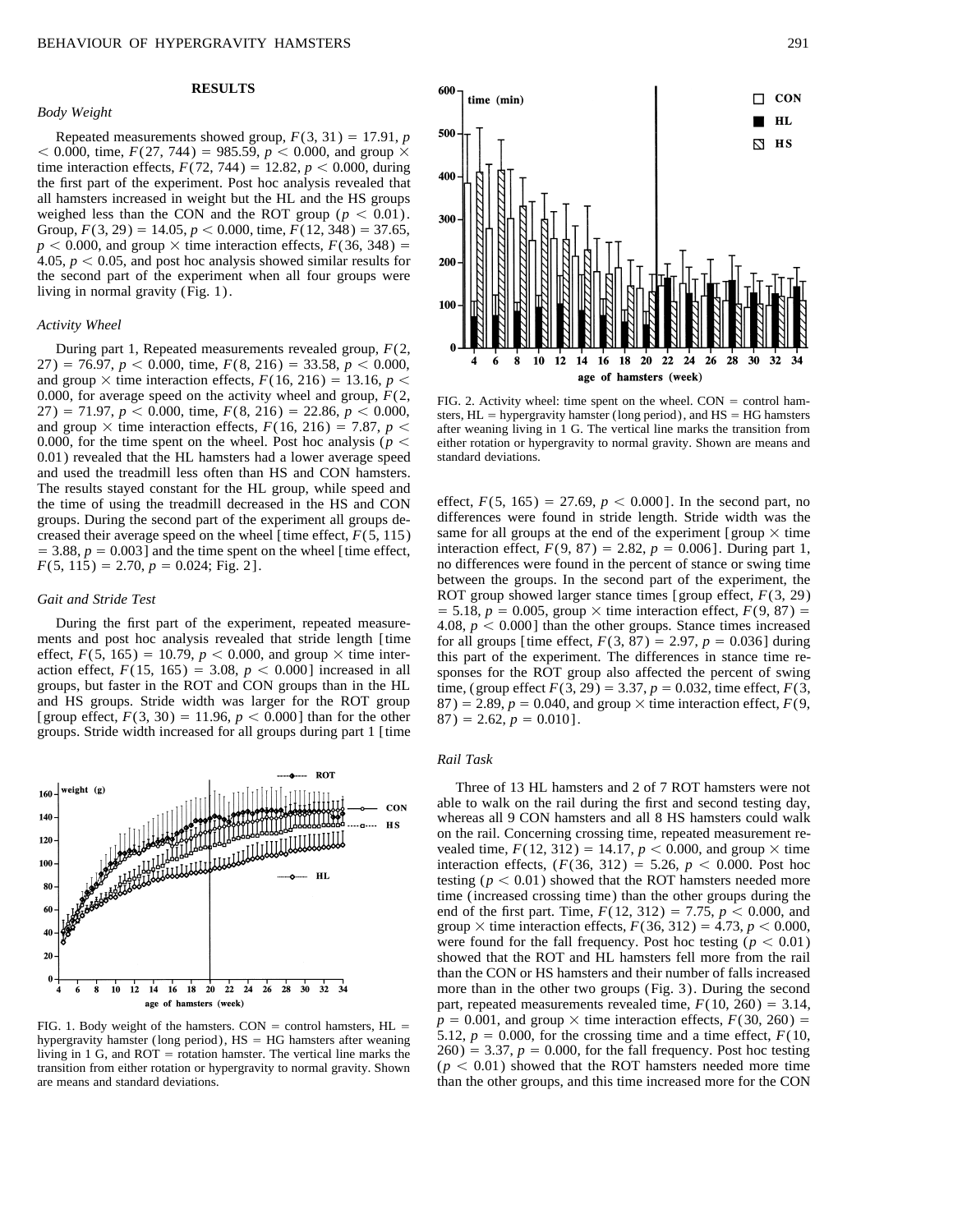**ROT** 



FIG. 3. Performance on the rail. Y1-axis = fall frequency (bars), Y2-axis = crossing time (lines), CON  $\hat{\theta}$  = control hamsters, HL = hypergravity hamster (long period), HS = HG hamsters after weaning living in 1 G, and ROT = rotation hamster. The vertical line marks the transition from either rotation or hypergravity to normal gravity. Shown are means and standard deviations.

group than for the other groups at the end of the experiment. The fall frequency decreased for all groups (Fig. 3).

### *Swimming Behaviour in Lane and Maze*

In the lane: the HL hamsters showed disturbances in swimming such as circling under water (half of the group had to be saved from drowning), swimming in an almost vertical position and trying to cling on to the walls of the lane. At the end of the first part, 7 of 13 HL hamsters (54%) were able to swim to the stair in the lane during the three trials (Fig. 4). Repeated measurement analysis for this group was impossible because of missing trials during the whole experiment (the hamsters were not able to finish the trials every week, due to swimming problems). Therefore, the data of this group were excluded from the statistical analysis. Of the HS hamsters, five of eight hamsters (63%) found the stair after 6 weeks of testing. The CON and ROT hamsters swam straight to the stair. During week 7 to the end of part 1, the HS hamsters that were able to find the stair needed more time to swim to the stair than the CON or ROT hamsters [group effect,  $F(2, 18) = 7.73$ ,  $p = 0.004$ , post hoc analysis  $p < 0.05$ ]. The crossing time decreased during this period for all groups [time effect,  $F(7, 126) = 2.65$ ,  $p = 0.014$ ]. In the second part, 5 of 11 HL hamsters (45%) and 5 of 8 HS hamsters (63%) finished the trials in the lane after 3 months of normal gravity (Fig. 4). The crossing time of the HS hamsters remained higher than for the CON and ROT groups [group effect,  $F(2, 18) =$ 8.03,  $p = 0.003$ ].

In the maze, 4 of 13 HL hamsters (31%), 5 of 8 HS hamsters (63%), 6 of 7 ROT hamsters (86%), and all 9 CON hamsters were able to find the stair during the three succesive trials in the first and second part. The data of the HL group was excluded from statistical analysis. During the first part, the CON and ROT hamsters needed less time to find the ladder (crossing time) than the HS hamsters [group effect,  $F(2, 17) = 5.19$ ,  $p = 0.017$ ]. The crossing time decreased for all three groups [time effect,  $F(6, 102) = 1.51, p = 0.003$ . During the second part, the HS group needed more time to find the stair than the CON and ROT groups [group effect,  $F(2, 16) = 6.53$ ,  $p = 0.008$ ]. For all three groups the crossing time decreased [time effect,  $F(10, 160) =$ 2.02,  $p = 0.034$ ].

### *Air-Righting Reflex*

During both parts of the experiment, the HL hamsters made less correct air-righting responses than the other groups [group effect part 1,  $F(3, 33) = 110.55$ ,  $p < 0.000$ , group effect part 2,  $F(3, 29) = 44.86$ ,  $p < 0.000$ ]. At the end of part 2, the number of correct responses increased for the HL hamsters [group  $\times$  time interaction effect,  $F(9, 87) = 6.56$ ,  $p < 0.000$ ] (Fig. 5).

### **DISCUSSION**

To our knowledge, this study is the first one that investigated the effects of prenatal development in hypergravity on behaviour. Other studies have reported the behavioural disturbances in animals postnatally exposed to hypergravity [4–6,9,30,31]. The re-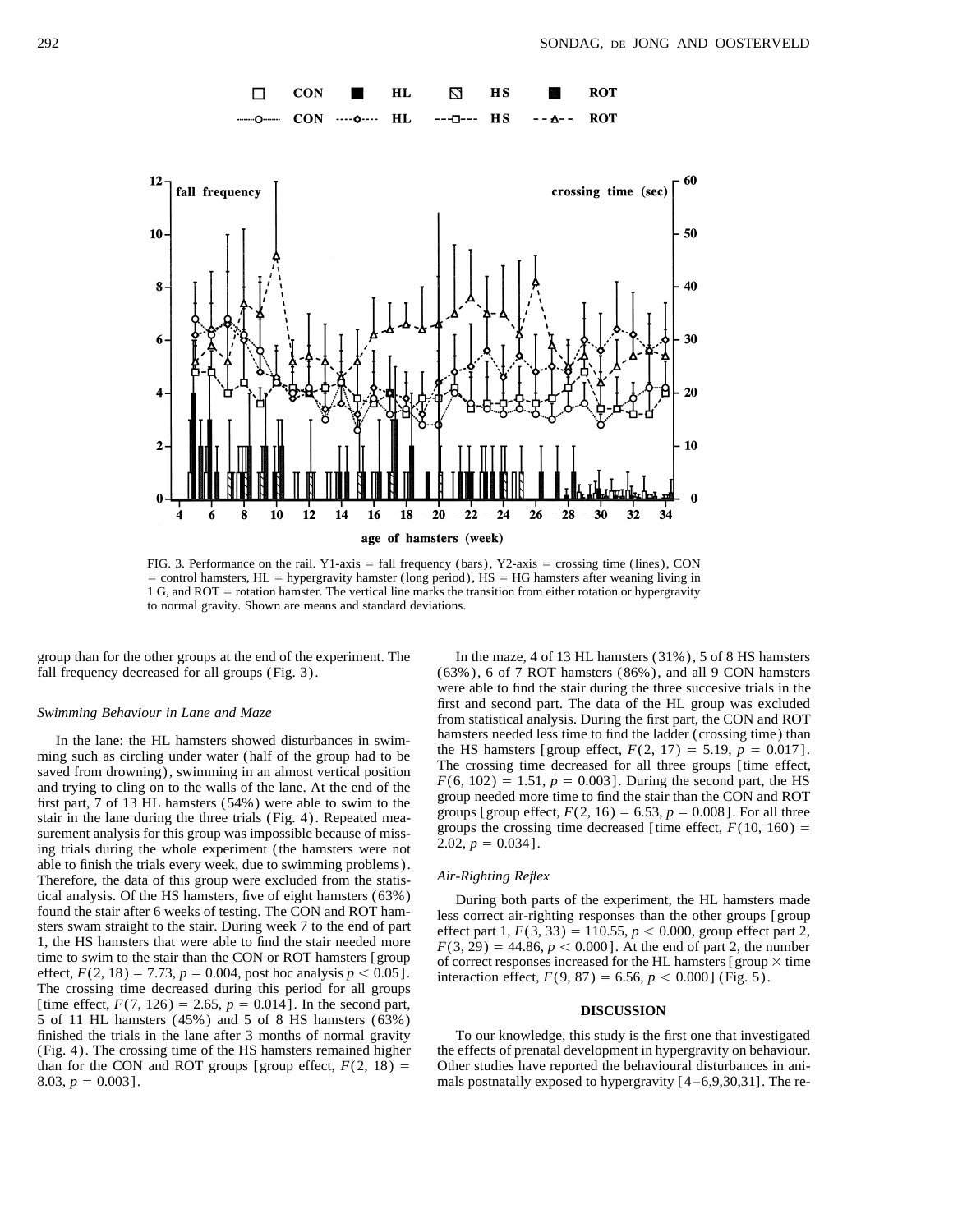

FIG. 4. Swimming ability. The percentage of hamsters able to finish (swimming to the ladder) three trials in a row.  $CON = control$  hamsters,  $HL =$  hypergravity hamster (long period)  $HS = HG$  hamsters after weaning living in  $1 \text{ G}$ , and  $\text{ROT} = \text{rotation hamster}$ . The vertical line marks the transition from either rotation or hypergravity to normal gravity. Shown are means.

sults obtained from these studies will be compared with the results obtained from the present one.

Hypergravity hamsters weighed less than hamsters conceived and born in normal gravity (HL and HS hamsters vs. CON and ROT hamsters), which is in accordance with earlier studies concerning the effect of hypergravity on body weight in rodents [3,22]. Rotation in the centre of the centrifuge (ROT group) did not result in a body weight decrease, a finding also reported by Martin [18]. The HL and HS hamsters remained low in body weight and looked smaller even after a long period in normal gravity. More evidence that HG animals are smaller is found in the work of Amtman and Oyama [1] who found a repression of linear growth in the overall size of rats exposed to 2.76 G. The persistent body weight decrease was also found in hamsters postnatally exposed to hypergravity [31]. This alteration occurred in both pre- and postnatally hypergravity exposed animals and thus proved to be independent of the gravity level in which the embryonal development took place. Pitts et al. [26] showed that, after a decrease in food and water consumption in the first days of centrifugation, the daily food intake of the rats living in hypergravity increased and exceeded that of controls. The authors suggested that sustained body weight decrease was the result of a physiological regulation to adjust the animal to hypergravity. Hamsters born in hypergravity and hamsters postnatally exposed to hypergravity weighed less than the CON hamsters even after months of normal gravity showing a persistent alteration of the body weight [31].

The performance of the HL hamsters on the activity wheel (wheel usage and average speed) in hypergravity was lower than for the HS and CON groups but resembled the level of those groups when living in1G(second part). While the increased G-load fatigued the hamsters, it did not affect their motivation to use the wheel.

We found that stride length for the CON and ROT hamsters increased faster than for the HL and HS hamsters. We assume that the step size is smaller in hypergravity than in normal gravity due to the increased pressure on the limbs. There is also evidence that animals subjected to long-term hypergravity are smaller than control animals [1]. Both the acquired normal locomotion in a hypergravity condition and their smaller body length could cause the decrease in step size as was observed in HG bred animals. We observed that the ROT hamsters were more often standing still than the other hamsters, causing an increase in stance time. We assume that this difference cannot be attributed to a rotation effect.

During the first month of the experiment, balancing on the rail was more difficult for the HL and ROT groups than for the HS and CON groups, causing increases in the crossing time and/ or the number of falls. Balance problems, among others, can arise due to body weight increases (altering the centre of gravity) or to a sensory conflict between visual, vestibular, and proprioceptive information in the central nervous system (CNS). We suggest that this sensory conflict is due to altered input from the vestibular and proprioceptive systems to the CNS, while the visual information has not changed after adaptation to rotation or hypergravity. The HL hamsters had balance difficulties in 1 G from a sensory conflict in the CNS, while the CON hamsters had more balance problems when their body weight increased. The ROT hamsters had more balance problems than the other groups because of the combination of the body weight increase and this sensory conflict.

A persistent disturbance was found in the swimming ability of HG bred hamsters (both the HL and the HS group). Even after 8 months of normal gravity, the HS group swam worse than hamsters born in normal gravity. Rodents postnatally subjected to hypergravity showed less severe swimming disturbances than our HG developed hamsters and the disruption in this behaviour recovered after several days [9,30,31]. The air-righting reflex was also severely disturbed in the HL group but not in the HS or the ROT groups. We assume that the disturbed air-righting reflex in the HL animals was caused by the continuous exposure to an increased G-load. The HS hamsters did not show these disturbances suggesting an adaptation to normal gravity. The number of correct responses in HL animals never reached the level of the other groups, showing a persistent disturbance in this behaviour.

The disturbances in swimming behaviour and air-righting reflect a dysfunction of the otolithic organs [7,10,14,16,17]. A number of alterations in the otolith organs were reported after a



FIG. 5. Percentage of correct air-rightings.  $CON = control$  hamsters,  $HL$  $h$  hypergravity hamster (long period),  $HS = HG$  hamsters after weaning living in  $1$  G, and ROT= rotation hamster. The vertical line marks the transition from either rotation or hypergravity to normal gravity. Shown are means and standard deviations.